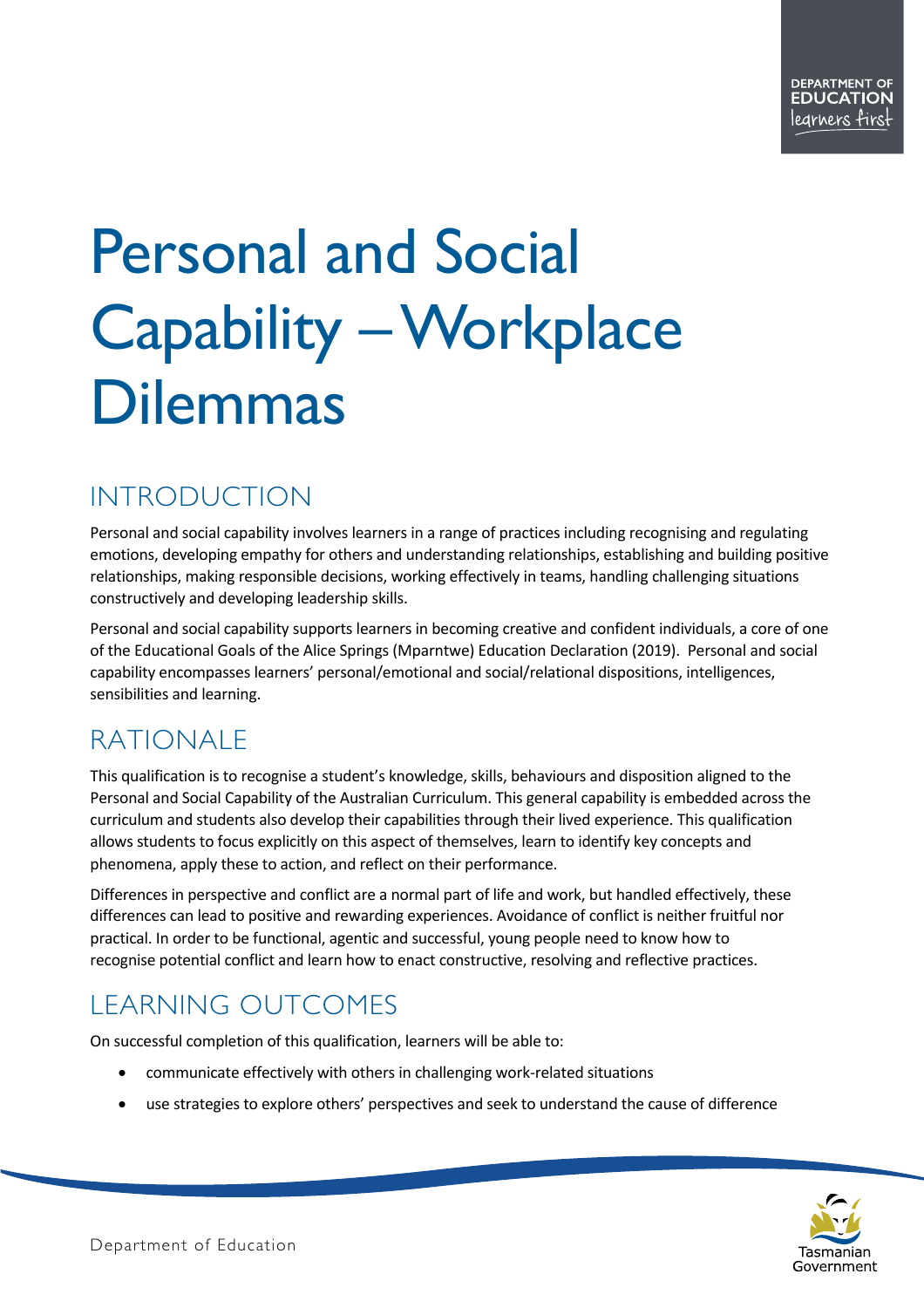• select and use appropriate strategies to resolve conflict in work-related situations.

## KEY SKILLS

- Recognise the signs of conflict
- Ask questions that enable clarity and sharing
- Listen actively
- Take action pro-actively to address and resolve conflict
- Recognise and apply theory in practice

### KEY KNOWLEDGE

- Differences in perspectives and conflict occur often
- Resolving conflict early and effectively shifts outcomes from negative for one or both parties to positive for both parties
- Communication is a key element in conflict resolution
- Communication is verbal and non-verbal

### QUALIFICATION STRUCTURE

#### Module 1 - Knowledge building

- What is conflict and why does it arise?
- What are the possible outcomes of conflict?
- What role does communication play in preventing or resolving conflict?
- How can communication effectiveness be maximised?
- What conflict resolution strategies are commonly employed

#### Module 2 - Contextualising

- When have I been in conflict?
- Who was involved?
- Why did the conflict occur?
- How was the conflict resolved?

#### Module 3 - Reflection and Planning

- What was the result of the conflict? Who was affected? How?
- What can I learn from observing conflict?